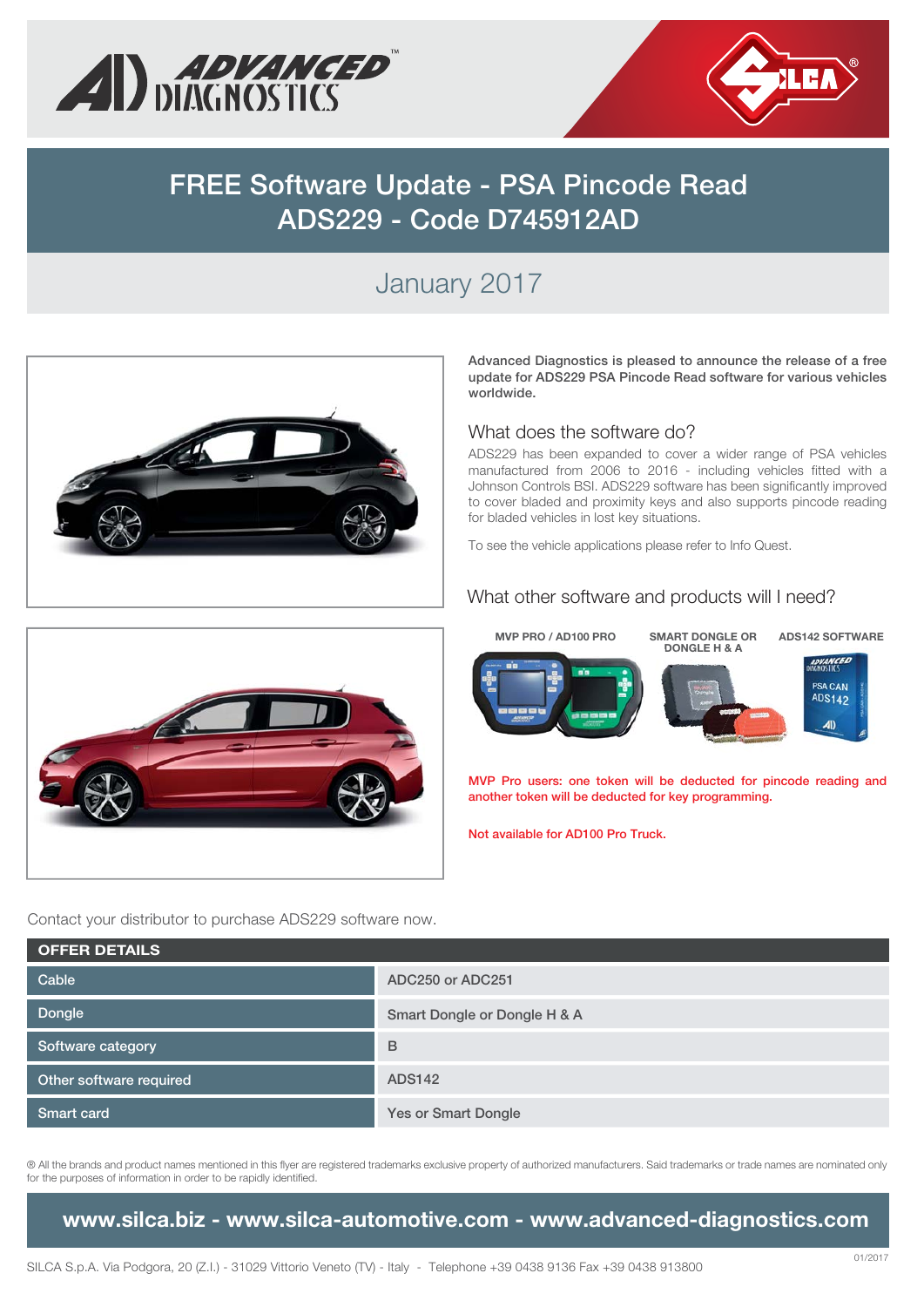



### PSA Pincode Read ADS229

| <b>TABLE - EUROPE</b>                             |                      |                         |                      |                      |                            |                                   |                         |            |                                          |
|---------------------------------------------------|----------------------|-------------------------|----------------------|----------------------|----------------------------|-----------------------------------|-------------------------|------------|------------------------------------------|
| െറ                                                |                      | $\overline{\mathbf{e}}$ | PIN                  | PIN<br>4             | Œ<br>PRO                   |                                   | $\mathbf{\hat{a}}$      | $\bigcirc$ | $\bigoplus_{i=1}^n \mathbb{Z}^n$<br>REF. |
| Citroën® Berlingo 2 (Blade)<br>2007 onwards       |                      | Automatic<br>procedure  | $\blacktriangledown$ | $\checkmark$         | ADC250 or<br><b>ADC251</b> | Dongle H and A<br>or Smart Dongle | $\infty$                | ID46       | VA2TE                                    |
| Citroën® C3 (Blade)<br>2006 onwards               |                      | Automatic<br>procedure  | $(\checkmark)$       | $\blacktriangledown$ | ADC250 or<br>ADC251        | Dongle H and A<br>or Smart Dongle | $\left( \infty \right)$ | ID46       | VA2TE                                    |
| Citroën® C3 (Blade)<br>2006 to 2010               | $\blacktriangledown$ | Automatic<br>procedure  | $\blacktriangledown$ | $\blacktriangledown$ | ADC250 or<br><b>ADC251</b> | Dongle H and A<br>or Smart Dongle | $\bigotimes$            | ID46       | VA2TE                                    |
| Citroën® C3 Aircross (Blade)<br>2010 onwards      | $\blacktriangledown$ | Automatic<br>procedure  | $\blacktriangledown$ | $\blacktriangledown$ | ADC250 or<br>ADC251        | Dongle H and A<br>or Smart Dongle | $\bigotimes$            | ID46       | VA2TE                                    |
| Citroën® C3 Picasso (Blade)<br>2008 onwards       |                      | Automatic<br>procedure  | $\blacktriangledown$ | $\blacktriangledown$ | ADC250 or<br>ADC251        | Dongle H and A<br>or Smart Dongle | $\bigotimes$            | ID46       | HU83TE                                   |
| Citroën® C4 (Proximity)<br>2011 onwards           |                      | Automatic<br>procedure  | $\checkmark$         | $\checkmark$         | ADC250 or<br>ADC251        | Dongle H and A<br>or Smart Dongle | $\blacktriangledown$    | ID46       | HU83TE                                   |
| Citroën® C4 Picasso (Blade)<br>2013 onwards       | $\blacktriangledown$ | Automatic<br>procedure  | $\blacktriangledown$ | $\checkmark$         | ADC250 or<br>ADC251        | Dongle H and A<br>or Smart Dongle | $\infty$                | ID46       | HU83TE                                   |
| Citroën® C4 Picasso (Prox - Slot)<br>2013 onwards | $\checkmark$         | $\left( \infty \right)$ | $\blacktriangledown$ | $\blacktriangledown$ | ADC250 or<br>ADC251        | Dongle H and A<br>or Smart Dongle | $\blacktriangledown$    | ID46       | HU83TE                                   |
| Citroën® C5 (Blade)<br>10/2004 to 2007            |                      | $\checkmark$            | $\blacktriangledown$ | $\blacktriangledown$ | ADC250 or<br>ADC251        | Dongle H and A<br>or Smart Dongle | $\infty$                | ID46       | VA2TE                                    |
| Citroën® C5 (Blade)<br>2008 onwards               |                      | Automatic<br>procedure  | $\blacktriangledown$ | $\checkmark$         | ADC250 or<br>ADC251        | Dongle H and A<br>or Smart Dongle | $\infty$                | ID46       | VA2TE                                    |
| Citroën® C6 (Blade)<br>2005 onwards               |                      |                         | $\checkmark$         | $\checkmark$         | ADC250 or<br>ADC251        | Dongle H and A<br>or Smart Dongle | $\bigotimes$            | ID46       | VA2TE                                    |
| Citroën® C-Elysée (Blade)<br>2013 to 2016         | $\checkmark$         | Automatic<br>procedure  | $\mathcal{C}$        | $\blacktriangledown$ | ADC250 or<br>ADC251        | Dongle H and A<br>or Smart Dongle | $\left( \infty \right)$ | ID46       | VA2TE                                    |
| Citroën® Dispatch 2 - BSI (Blade)<br>2007 onwards | $\checkmark$         |                         | $\blacktriangledown$ | $\blacktriangledown$ | ADC250 or<br><b>ADC251</b> | Dongle H and A<br>or Smart Dongle | $\bigotimes$            | ID46       | HU83TE                                   |
| Citroën® DS3 (Blade)<br>2009 onwards              |                      | Automatic<br>procedure  | $\blacktriangledown$ | $\checkmark$         | ADC250 or<br>ADC251        | Dongle H and A<br>or Smart Dongle | $\bigotimes$            | ID46       | VA2TE                                    |
| Citroën® DS4 (Blade)<br>All variants              |                      | Automatic<br>procedure  | $\checkmark$         | $\checkmark$         | ADC250 or<br>ADC251        | Dongle H and A<br>or Smart Dongle | $\infty$                | ID46       | VA2TE                                    |
| Citroën® DS4 (Proximity)<br>All variants          |                      |                         |                      |                      | ADC250 or<br>ADC251        | Dongle H and A<br>or Smart Dongle |                         | ID46       | VA2TE                                    |

**Important Note:** To prevent damage to the Smart Dongle, ensure that the ignition is turned off when connecting the tester to the vehicle.

® All the brands and product names mentioned in this flyer are registered trademarks exclusive property of authorized manufacturers. Said trademarks or trade names are nominated only for the purposes of information in order to be rapidly identified.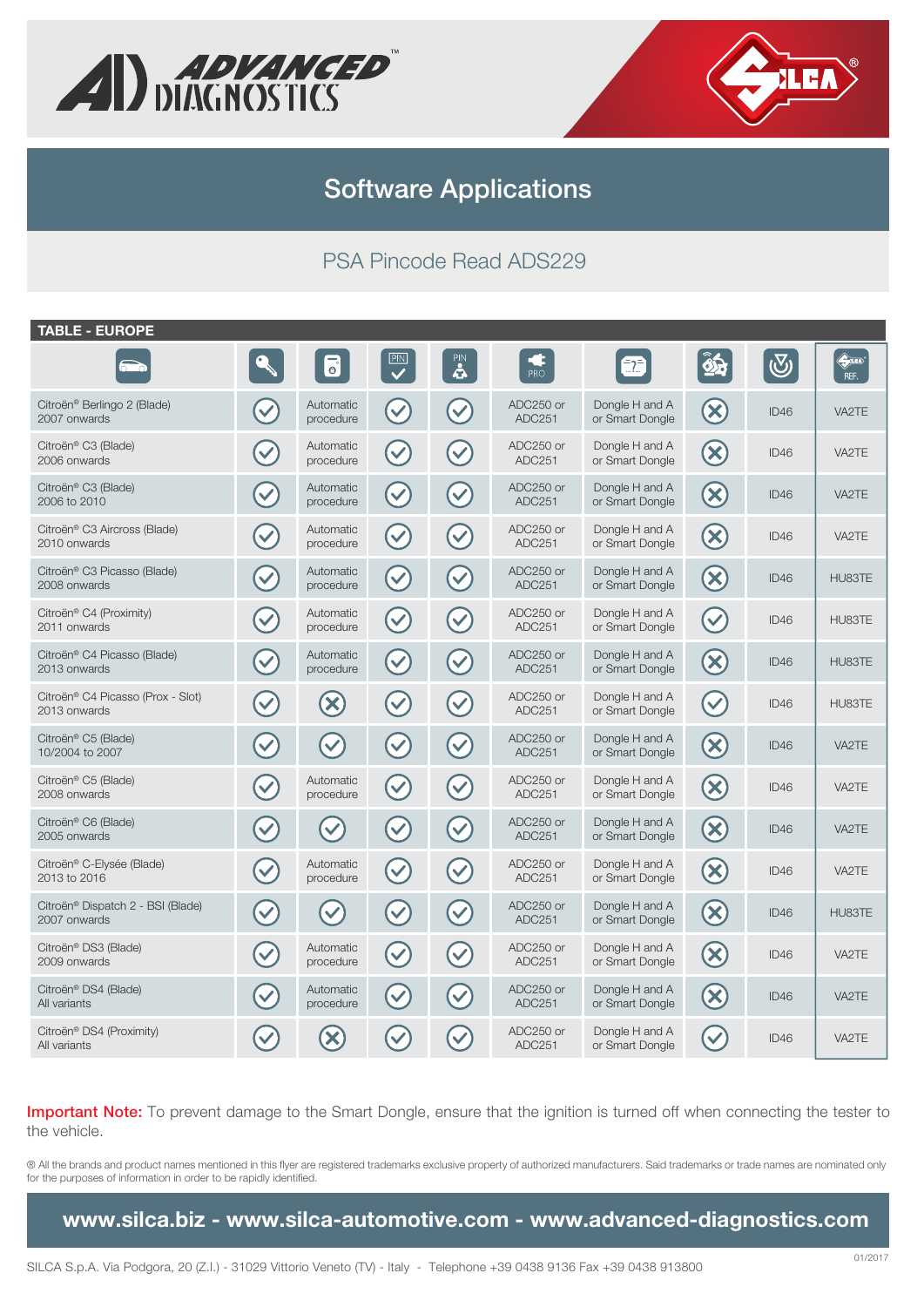



#### PSA Pincode Read ADS229

| <b>TABLE - EUROPE</b>                                    |                      |                            |                         |                      |                            |                                   |                             |                         |                                                |
|----------------------------------------------------------|----------------------|----------------------------|-------------------------|----------------------|----------------------------|-----------------------------------|-----------------------------|-------------------------|------------------------------------------------|
| $\overline{\circ}$                                       |                      | $\overline{\mathbf{b}}$    | $\overline{\mathbf{P}}$ | PIN<br>4             | Œ<br>PRO                   |                                   | 85                          | $\overline{\mathbb{S}}$ | $\bigoplus\limits_{i=1}^n\mathbb{Z}_p$<br>REF. |
| Citroën® DS5 (Prox - Slot)<br>All variants               |                      | $\left( \mathbf{X}\right)$ | $\blacktriangledown$    | $\checkmark$         | ADC250 or<br>ADC251        | Dongle H and A<br>or Smart Dongle | $\checkmark$                | ID46                    | HU83TE                                         |
| Citroën <sup>®</sup> Jumpy - BSI (Blade)<br>2008 onwards | $\checkmark$         | $\checkmark$               | $\checkmark$            | $\blacktriangledown$ | ADC250 or<br>ADC251        | Dongle H and A<br>or Smart Dongle | $\left(\!\mathsf{x}\right)$ | ID46                    | HU83TE                                         |
| Citroën <sup>®</sup> Jumpy 2 (Blade)<br>2008 onwards     | $\blacktriangledown$ | $\blacktriangledown$       | $\blacktriangledown$    | $\blacktriangledown$ | ADC250 or<br>ADC251        | Dongle H and A<br>or Smart Dongle | $\bigotimes$                | ID46                    | HU83TE                                         |
| Fiat <sup>®</sup> Scudo (Blade)<br>2008 onwards          |                      | $\checkmark$               | $\blacktriangledown$    | $\checkmark$         | ADC250 or<br>ADC251        | Dongle H and A<br>or Smart Dongle | $\bigotimes$                | ID46                    | SIP22TE                                        |
| Peugeot <sup>®</sup> 207 (Blade)<br>2006 to 2012         |                      | Automatic<br>procedure     | $\checkmark$            | $\checkmark$         | ADC250 or<br><b>ADC251</b> | Dongle H and A<br>or Smart Dongle | $\bigotimes$                | ID46                    | HU83TE                                         |
| Peugeot <sup>®</sup> 207cc (Blade)<br>2006 onwards       |                      | Automatic<br>procedure     | $\checkmark$            | $\checkmark$         | ADC250 or<br>ADC251        | Dongle H and A<br>or Smart Dongle | $\left( \infty \right)$     | ID46                    | VA2TE                                          |
| Peugeot <sup>®</sup> 208 (Blade)<br>2012 onwards         | $\checkmark$         | Automatic<br>procedure     | $\blacktriangledown$    | $\checkmark$         | ADC250 or<br>ADC251        | Dongle H and A<br>or Smart Dongle | $\left(\infty\right)$       | ID46                    | VA2TE                                          |
| Peugeot <sup>®</sup> 301 (Blade)<br>2013 to 2016         |                      | Automatic<br>procedure     | $\blacktriangledown$    | $\blacktriangledown$ | ADC250 or<br>ADC251        | Dongle H and A<br>or Smart Dongle | $\left(\mathsf{x}\right)$   | ID46                    | VA2TE                                          |
| Peugeot <sup>®</sup> 307 Mk1 Ph2 (Blade)<br>2005 to 2010 |                      | Automatic<br>procedure     | $\blacktriangledown$    | $\checkmark$         | ADC250 or<br>ADC251        | Dongle H and A<br>or Smart Dongle | $\infty$                    | ID46                    | HU83TE                                         |
| Peugeot <sup>®</sup> 308 (Blade)<br>2007 to 2013         |                      | Automatic<br>procedure     | $\blacktriangledown$    | $\checkmark$         | ADC250 or<br>ADC251        | Dongle H and A<br>or Smart Dongle | $\bigotimes$                | ID46                    | HU83TE                                         |
| Peugeot <sup>®</sup> 308 (Blade)<br>2013 onwards         |                      | Automatic<br>procedure     | $\checkmark$            | $\checkmark$         | ADC250 or<br>ADC251        | Dongle H and A<br>or Smart Dongle | $\bigotimes$                | ID46                    | VA2TE                                          |
| Peugeot <sup>®</sup> 508 (Blade)<br>2011 onwards         |                      | Automatic<br>procedure     | $(\checkmark)$          | $\checkmark$         | ADC250 or<br>ADC251        | Dongle H and A<br>or Smart Dongle | $\infty$                    | ID46                    | VA2TE                                          |
| Peugeot <sup>®</sup> 508 (Blade)<br>2012 onwards         |                      | $\checkmark$               | $\blacktriangledown$    | $\blacktriangledown$ | ADC250 or<br>ADC251        | Dongle H and A<br>or Smart Dongle | $\bigotimes$                | ID46                    | HU83TE                                         |
| Peugeot <sup>®</sup> 508 (Proximity)<br>All variants     |                      | $\bm{\infty}$              | $\blacktriangledown$    | $\checkmark$         | ADC250 or<br>ADC251        | Dongle H and A<br>or Smart Dongle | $\blacktriangledown$        | ID46                    | VA2TE                                          |
| Peugeot <sup>®</sup> 607 (Blade)<br>2005 onwards         |                      | Automatic<br>procedure     | $\checkmark$            |                      | ADC250 or<br>ADC251        | Dongle H and A<br>or Smart Dongle | $\infty$                    | ID46                    | NE78TE                                         |
| Peugeot <sup>®</sup> 807 (Blade)<br>2006 onwards         |                      |                            |                         |                      | ADC250 or<br>ADC251        | Dongle H and A<br>or Smart Dongle | $\mathbf x$                 | ID <sub>46</sub>        | HU83TE                                         |

**Important Note:** To prevent damage to the Smart Dongle, ensure that the ignition is turned off when connecting the tester to the vehicle.

® All the brands and product names mentioned in this flyer are registered trademarks exclusive property of authorized manufacturers. Said trademarks or trade names are nominated only for the purposes of information in order to be rapidly identified.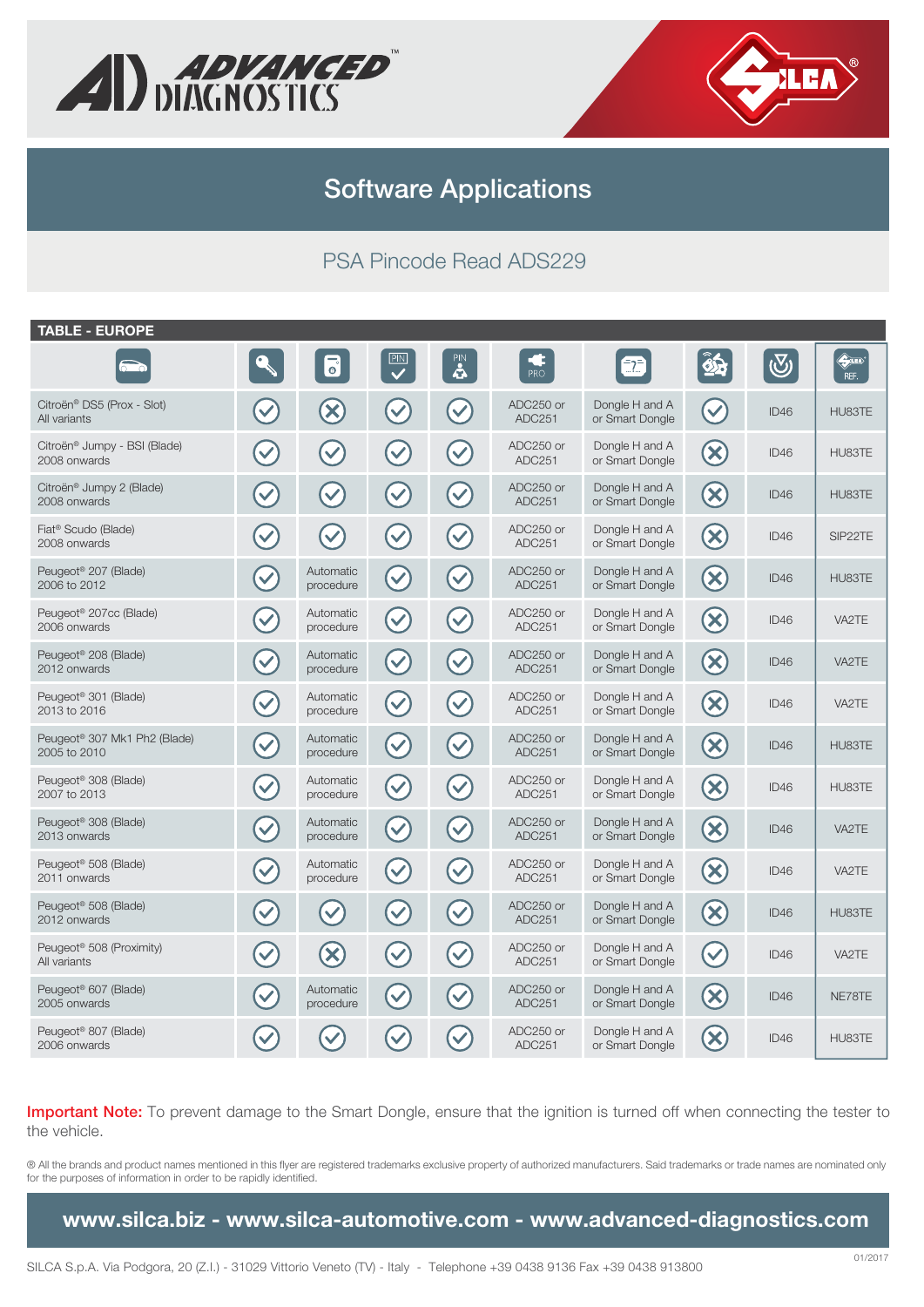



### PSA Pincode Read ADS229

| <b>TABLE - EUROPE</b>                                    |                      |                         |                         |                      |                        |                                   |                            |            |                     |
|----------------------------------------------------------|----------------------|-------------------------|-------------------------|----------------------|------------------------|-----------------------------------|----------------------------|------------|---------------------|
| $\bullet$                                                |                      | $\overline{\mathbf{c}}$ | $\overline{\mathbf{v}}$ | PIN<br>4             | $\frac{1}{\text{PRO}}$ | 2                                 | $\hat{\mathbf{z}}$         | $\bigcirc$ | <b>QUEA</b><br>REF. |
| Peugeot <sup>®</sup> 2008 (Blade)<br>2013 onwards        |                      | Automatic<br>procedure  | $\checkmark$            |                      | ADC250 or<br>ADC251    | Dongle H and A<br>or Smart Dongle | $\bigotimes$               | ID46       | HU83TE              |
| Peugeot <sup>®</sup> 3008 (Blade)<br>2007 onwards        | $\checkmark$         | $\checkmark$            |                         | $\checkmark$         | ADC250 or<br>ADC251    | Dongle H and A<br>or Smart Dongle | $\infty$                   | ID46       | HU83TE              |
| Peugeot <sup>®</sup> 4008 (Blade)<br>All variants        | $\checkmark$         | $\checkmark$            |                         |                      | ADC250 or<br>ADC251    | Dongle H and A<br>or Smart Dongle | $\bigotimes$               | ID46       | MIT11RTE            |
| Peugeot <sup>®</sup> 5008 (Blade)<br>All variants        | $\checkmark$         | Automatic<br>procedure  | $\blacktriangledown$    |                      | ADC250 or<br>ADC251    | Dongle H and A<br>or Smart Dongle | $\infty$                   | ID46       | HU83TE              |
| Peugeot <sup>®</sup> Expert (Blade)<br>2007 onwards      | $\checkmark$         | $\blacktriangledown$    | $\checkmark$            | $\blacktriangledown$ | ADC250 or<br>ADC251    | Dongle H and A<br>or Smart Dongle | $\infty$                   | ID46       | HU83TE              |
| Peugeot <sup>®</sup> Partner CAN (Blade)<br>2008 onwards | $\checkmark$         | Automatic<br>procedure  | $\blacktriangledown$    | $\blacktriangledown$ | ADC250 or<br>ADC251    | Dongle H and A<br>or Smart Dongle | $\infty$                   | ID46       | VA2TE               |
| Peugeot <sup>®</sup> RCZ (Blade)<br>2010 onwards         | $\blacktriangledown$ | Automatic<br>procedure  | $\blacktriangledown$    | $\blacktriangledown$ | ADC250 or<br>ADC251    | Dongle H and A<br>or Smart Dongle | $\bigotimes$               | ID46       | HU83TE              |
| Toyota <sup>®</sup> Proace (Blade)<br>2013 onwards       |                      | Automatic<br>procedure  | $\checkmark$            |                      | ADC250 or<br>ADC251    | Dongle H and A<br>or Smart Dongle | $\left( \mathsf{x}\right)$ | ID46       | HU83TE              |

#### **TABLE - ASIA**

| $\sum$                                               |              | $\overline{\mathbf{c}}$ | $\sqrt{\frac{\mathbb{P} N}{2}}$ | PIN<br>4 | PRO                 | $\blacksquare$                    | 85                      | $\bigcirc$ | $\bigoplus$ IEA<br>REF. |
|------------------------------------------------------|--------------|-------------------------|---------------------------------|----------|---------------------|-----------------------------------|-------------------------|------------|-------------------------|
| Peugeot <sup>®</sup> 207cc (Blade)<br>2006 onwards   |              | $\checkmark$            |                                 |          | ADC250 or<br>ADC251 | Dongle H and A<br>or Smart Dongle | $\left( \infty \right)$ | ID46       | VA2TE                   |
| Peugeot <sup>®</sup> 301 (Blade)<br>2013 to 2016     |              | Automatic<br>procedure  | $\blacktriangledown$            |          | ADC250 or<br>ADC251 | Dongle H and A<br>or Smart Dongle | $\left( \infty \right)$ | ID46       | VA2TE                   |
| Peugeot <sup>®</sup> 508 (Blade)<br>2011 onwards     |              | Automatic<br>procedure  | $\blacktriangledown$            |          | ADC250 or<br>ADC251 | Dongle H and A<br>or Smart Dongle | $\infty$                | ID46       | HU83TE                  |
| Peugeot <sup>®</sup> 508 (Proximity)<br>All variants | $\checkmark$ | Manual<br>procedure     | $\blacktriangledown$            |          | ADC250 or<br>ADC251 | Dongle H and A<br>or Smart Dongle | $\blacktriangledown$    | ID46       | HU83TE                  |
| Peugeot <sup>®</sup> 3008 (Blade)<br>2013 to 2015    |              | Automatic<br>procedure  | $\blacktriangledown$            |          | ADC250 or<br>ADC251 | Dongle H and A<br>or Smart Dongle | $\infty$                | ID46       | VA2TE                   |
| Peugeot <sup>®</sup> Partner (Blade)<br>2008 onwards |              | $\checkmark$            |                                 |          | ADC250 or<br>ADC251 | Dongle H and A<br>or Smart Dongle | $\bm{\times}$           | ID46       | VA2TE                   |

**Important Note:** To prevent damage to the Smart Dongle, ensure that the ignition is turned off when connecting the tester to the vehicle.

® All the brands and product names mentioned in this flyer are registered trademarks exclusive property of authorized manufacturers. Said trademarks or trade names are nominated only for the purposes of information in order to be rapidly identified.